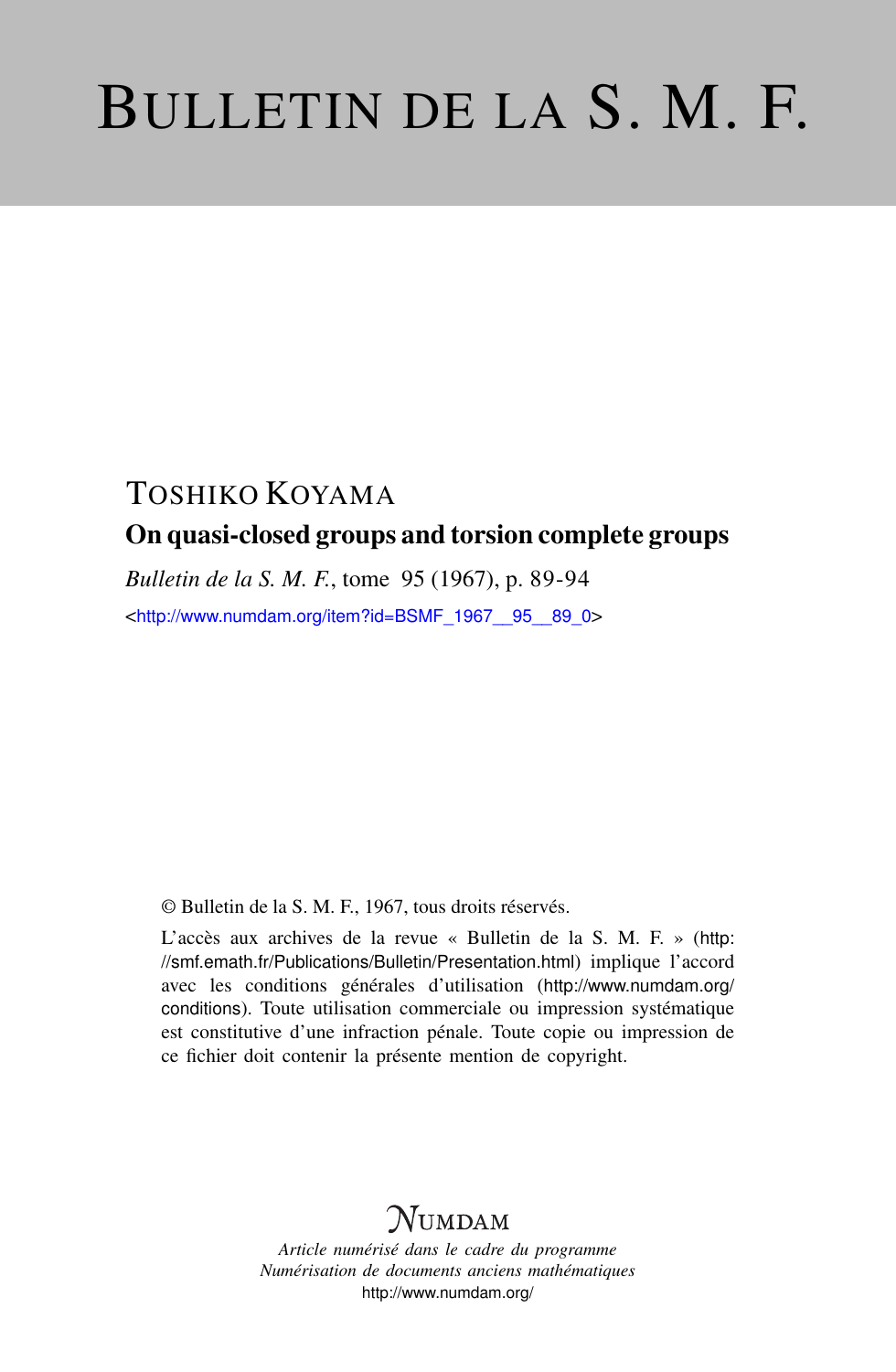*Bull. Soc. math. France,* **95,** 1967, p. 89 a 94.

# ON QUASI-CLOSED GROUPS AND TORSION COMPLETE GROUPS

#### RY

## TOSHIKO **KOYAMA.**

#### 1. Introduction.

Every group, in this paper, is an abelian p-group. We will observe some properties of abelian p-groups using topological methods. Notation and terminology follow FUCHS [1] except that we use the word " torsion complete " instead of " closed " following [4]. Let G be a p-group Then we can introduce the p-adic topology in G. If *G* has no elements of infinite height, this topology is a metric topology.

Let  $G$  be a *p*-group without elements of infinite height. If every bounded Cauchy sequence of *G* has a limit in *G* with respect to the p-adic topology, *G* is called torsion complete. A torsion complete group *G* has following properties.

(I) Let  $B=C_1\oplus C_2$  be a basic subgroup of G. Then  $G=C_1\oplus C_2$ , where  $C_1^-$  and  $C_2^-$  are closures of  $C_1$  and  $C_2$  in G.

(II) Let  $H$  be a pure subgroup of  $G$ . Then  $H^-$  is a direct summand of *G.*

(III) Let  $H$  be a pure subgroup of  $G$ . Then  $H^-$  is again pure.

(III) Let *H* be a pure subgroup of *G*. Then H<sup>-</sup> is again (III)' Let *H* be a pure subgroup of *G*.  $\left(\frac{G}{H}\right)^1$  is divisible.

(IV) (Strong Purification Property). For a given subgroup *P* of G [p] and for a given pure subgroup  $H$  of  $G$  such that  $H[p] \subset P$ , there exists a pure subgroup K containing H such that  $K[p] = P$ .

After considering these properties a natural question arises : Is the reduced p-group which satisfies (I) or (II) necessarily torsion complete ? We will give an affirmative answer to this question. This gives rise to a nice characterization of torsion complete groups.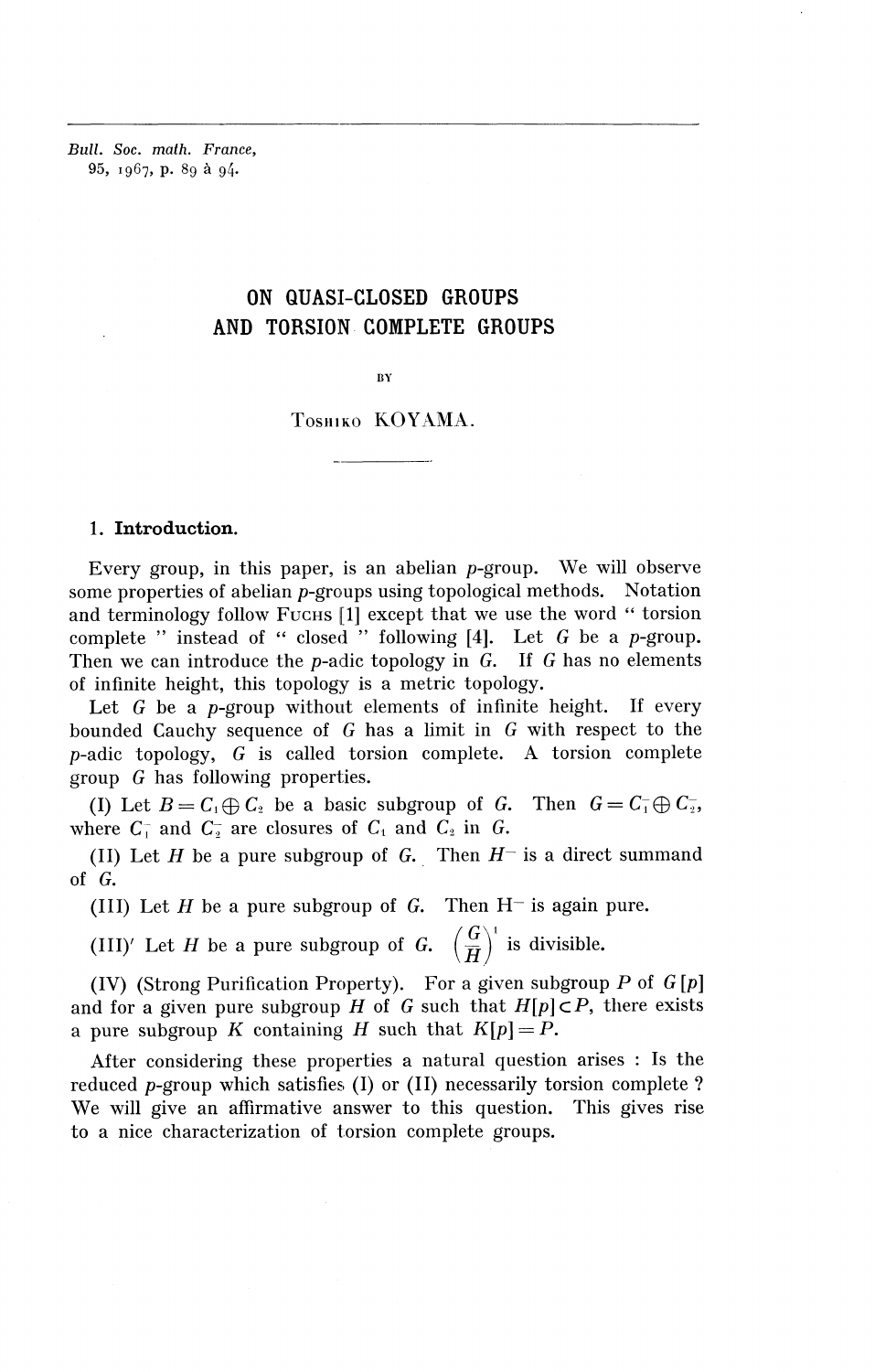#### 90 T. KOYAMA.

P. HILL and C. MEGIBBEN [2] called the reduced p-group which satisfies (III) quasi-closed group. They have showed an example which is quasi-closed but not torsion complete in [2]. They have also proved in [2] that a quasi-closed group which is not torsion complete is essentially indecomposable. We will show that properties (III), (III)' and  $(IV)$  are equivalent. That is, a reduced  $p$ -group is quasi-closed if and only if G satisfies " Strong Purification Property ". Since unbounded direct sum of cyclic groups is neither essentially indecomposable, nor torsion complete, it is not quasi-closed. We will construct a pure subgroup *H* in unbounded direct sum of cyclic groups such that  $H^-$  is not pure.

This paper is a part of the author's doctoral dissertation which was submitted to the Graduate Division of Wayne State University. The author wishes to express her sincere gratitude to her advisor, Dr. John M. IRWIN for his invaluable suggestions and encouragement.

#### **2. Topological Preliminaries.**

Let  $G$  be a p-group and  $x$  be an element of  $G$ .  $h(x)$  denotes the height of x. Set  $d(x, y) = p^{-h(x-y)}$  for x,  $y \in G$ . d defines a pseudometric in G. Since *d* is invariant, G is a topological group with this pseudo-metric. This topology is called p-adic topology. If we assume the condition  $G' = 0$ , then *d* defines a metric in G. Let *H* be a subset of G, then we write *H~* for the closure of *H* in G with respect to the p-adic topology of G.

LEMMA 1.  $-\infty = \{p^n G, n = \text{o}, \text{1}, \text{2}, \ldots\}$  is a local base at  $\text{o}$  for the *p-adic topology of G. Hence*  $\{ \circ \}^- = G$ , the *p-adic topology in a bounded group is discrete and the p-adic topology in a divisible group is trivial.*

LEMMA 2. — *If H is a pure subgroup of G, then the p-adic topology of H coincides with the relative topology, since*  $p^n H = H \cap p^n G$ *. Hence we need not distinguish the relative topology and the p-adic topology in H whenever H is pure in* G. *f/i*

LEMMA 3. — Let  $G = \sum_{i=1}^{m} G_i$ . Then the p-adic topology of G is the *i=-i*

*product of p-adic topologies in Gi's, Hence a direct summand of G is*  $closed \text{ in } G \text{ whenever } G^1 = \text{o.}$ 

LEMMA 4. — A *direct sum of a finite number of torsion complete groups is torsion complete and a direct summand of a torsion complete group is torsion complete.*

LEMMA 5. — Let G be a torsion complete group and let  $B = C_1 \oplus C_2$ *be a basic subgroup of G. Then*  $G = C_1 \oplus C_2$ . Hence, if H is a pure *subgroup of* G, *H~ is a direct summand of* G.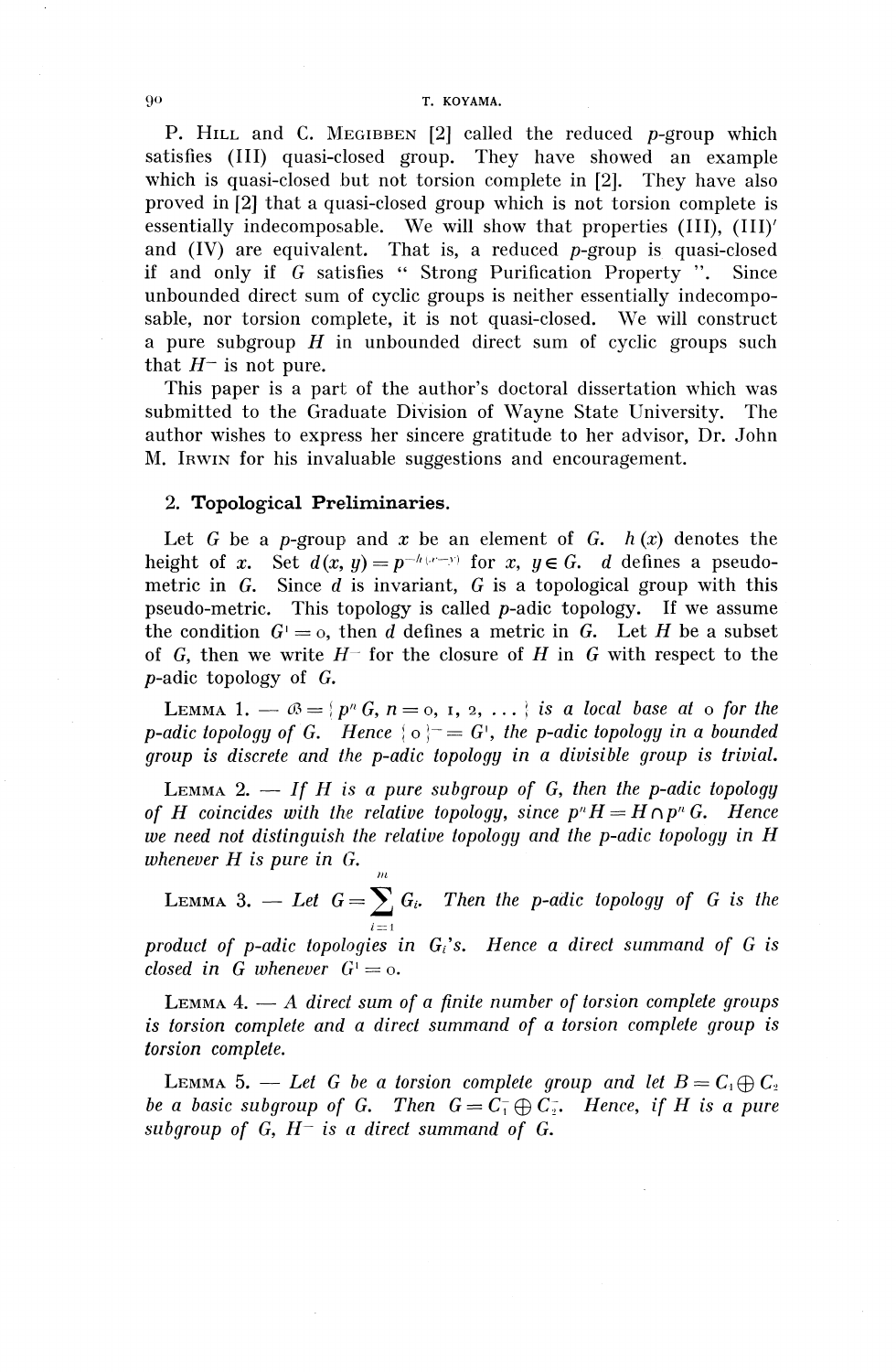LEMMA 6.  $\rightarrow$   $G[p^n] = \{x \in G : p^n x = o\}$   $(n = 1, 2, 3, ...)$  *is closed in G with respect to any compatible Hausdorff topology in* G.

*Proof.* —  $f(x) = p^n x$  is continuous in any topological group,  $\{o\}$  is closed in any Hausdorff topological group and  $G[p^n]$  is the inverse image of o by  $f(x)$ . Hence  $G[p^n]$  is closed.

*(*  $f^{(1)} = H^-$ LEMMA 7. — Let H be a subgroup of G. Then  $\left(\frac{\alpha}{H}\right) = \frac{H}{H}$ .

*Proof.* — Let  $\varphi$  be a canonical homomorphism :  $G \to G/H$ .  $h(\varphi(x)) = \infty$ if and only if  $(x + p^n G) \cap H \neq \Phi$  for all *n*. That is,  $x \in H$ <sup>-</sup>.

LEMMA 8. — A *subgroup H is dense in G if and only if G/H is divisible.*

LEMMA  $9.$  - Let H be a pure subgroup of G. Then  $H^-$  is pure if and only if  $\left(\frac{G}{H}\right)^i$  is divisible (i. e. reduced part of  $\frac{G}{H}$  has no elements of infi*nite height^.*

LEMMA 10. — *Let G be a p-group without elements of infinite height and let H be a pure subgroup of G. Then*

(1) *(H[p])-=H-[p];*

(2)  $H[p]=H-[p]$  if and only if  $H=H^-$ , i.e.  $H[p]$  is closed if and *only if H is closed.*

(3)  $H^{-}[p] = G[p]$  if and only if  $H^{-} = G$ , i. e.  $H[p]$  is dense in  $G[p]$ *if and only if H is dense in G.*

## *Proof.*

1.  $(H[p])^{\dagger} \subset (G[p])^{\dagger} \cap H^{\dagger} = G[p] \cap H^{\dagger} = H^{\dagger}[p]$ , by Lemma 6.

Suppose  $x \in H^{-}[p]$ .  $H \cap (x + p^n G) \neq \Phi$  for all *n* and  $px = 0$ . That is, there exist  $h_n \in H$  and  $g_n \in G$  such that

$$
h_n = x + p^n g_n \qquad \text{and} \qquad ph_n = p^{n+1} g_n.
$$

Since *H* is pure, there exists  $h'_n \in H$  such that  $ph_n = p^{n+1}h'_n$ .

$$
h_n\text{-}p^n h'_n=x+p^n(g_n-h'_n),\qquad\text{where}\quad h_n\text{-}p^n h'_n\in H[p].
$$

That is,  $H[p] \cap (x + p^n G) \neq \Phi$  for all *n*. Hence  $x \in (H[p])^{\perp}$ .

2. *H* is pure in *H~,* since *H* is pure in *G.* By Lemma 12, KAPLANSKY [5],

$$
H[p] = H^{-}[p] \text{ implies } H = H^{-}.
$$

3. Suppose  $H^{-}[p] = G[p]$ . It suffices to show that  $pq \in H^{-}$  implies *geH-.*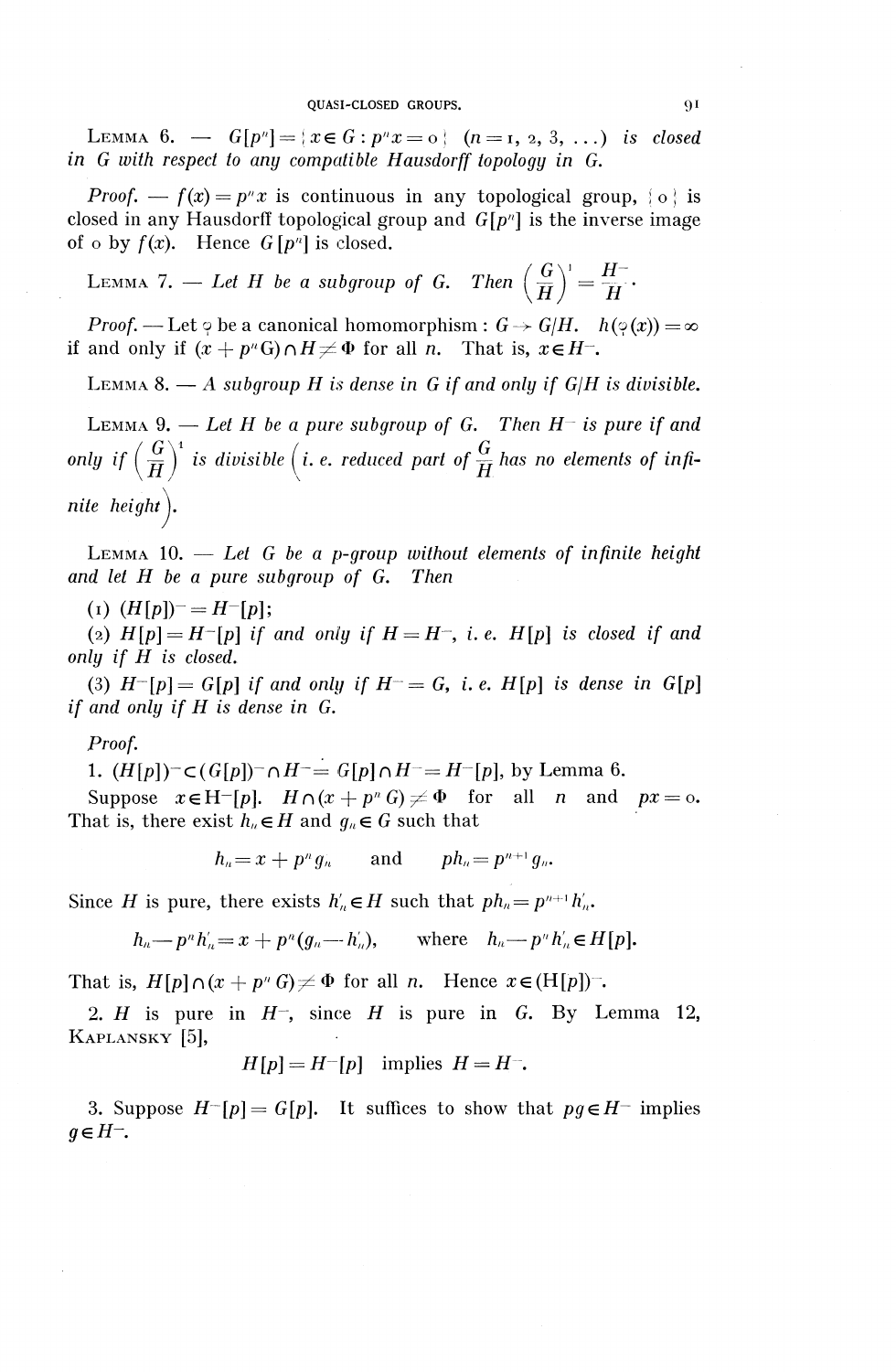T. KOYAMA.

If  $pg \in H^-$ , then  $(pg + p^n G) \cap H \neq \Phi$  for all *n*. Write

 $h_n = pg + p^n g_n$ , where  $h_n \in H$ ,  $g_n \in G$ .

Since H is pure, there exists  $h'_n \in H$  such that

 $h_n = p h'_n, \quad g + p^{n-1} g_n - h'_n \in G[p].$ 

Since

 $G[p] = H^{-}[p], \quad q + p^{n-1}q_n \in H^{-},$ 

i. e.  $(g + p^{n-1} G) \cap H^- \neq \Phi$ . Therefore  $g \in H^-$ .

## **3. Main Results.**

The following is a characterization of quasi-closed groups.

THEOREM 1. — *Let G be a reduced p-group. Following three conditions are equivalent :*

(III) *Let H be a pure subgroup of G, then H~ is again pure;*

(III)<sup> $\prime$ </sup> Let H be a pure subgroup of G, then  $\left(\frac{G}{H}\right)^{1}$  is divisible;

(IV) *Strong Purification Properly. (See* Introduction.)

*Proof.* — (III)  $\Leftrightarrow$  (III)' by Lemma 9.

(III)' $\Rightarrow$ (IV). Since *G* is reduced,  $G' = \{o\}^- = o$  by the condition (III). By Zorn's Lemma there exists a maximal pure subgroup *K* such that  $H \subset K$  and  $K[p] \subset P$ . Suppose  $x \in P$  and  $x \notin K[p]$ . Let  $\varphi$ *be a canonical homomorphism*  $G \rightarrow G/K$ *.*  $\varphi(x) \in \frac{G}{L}[p]$  and  $\varphi(x) \neq$  o. Suppose  $h(\varphi(x)) = \infty$ . Since  $\left(\frac{G}{K}\right)^{T}$  is divisible, there exists K' contai- $G \setminus V$ ning *K* such that

$$
\frac{K'}{K}\cong Z(p^*)\qquad\text{and}\qquad \frac{K'}{K}[p]=\langle\,\text{\textdegree}(\text{$x$})\,\rangle.
$$

 $K'$  is pure by Lemma 2, KAPLANSKY [5].

 $\varphi(K'[p]) = (\varphi K')[p] = \langle \varphi(x) \rangle$  by Lemma 1, KAPLANSKY [5]. Hence *f*

$$
K'[p] = \langle x \rangle \oplus K[p] \subset P.
$$

This contradicts to the maximality of *K*. If  $h(\varphi(x)) = n < \infty$ . Then we can find  $K'$  such that  $\frac{K'}{K'} = \langle \bar{y} \rangle$ , where  $\varphi(x) = p^n \bar{y}$ . Therefore *K[p]=P.*

9 2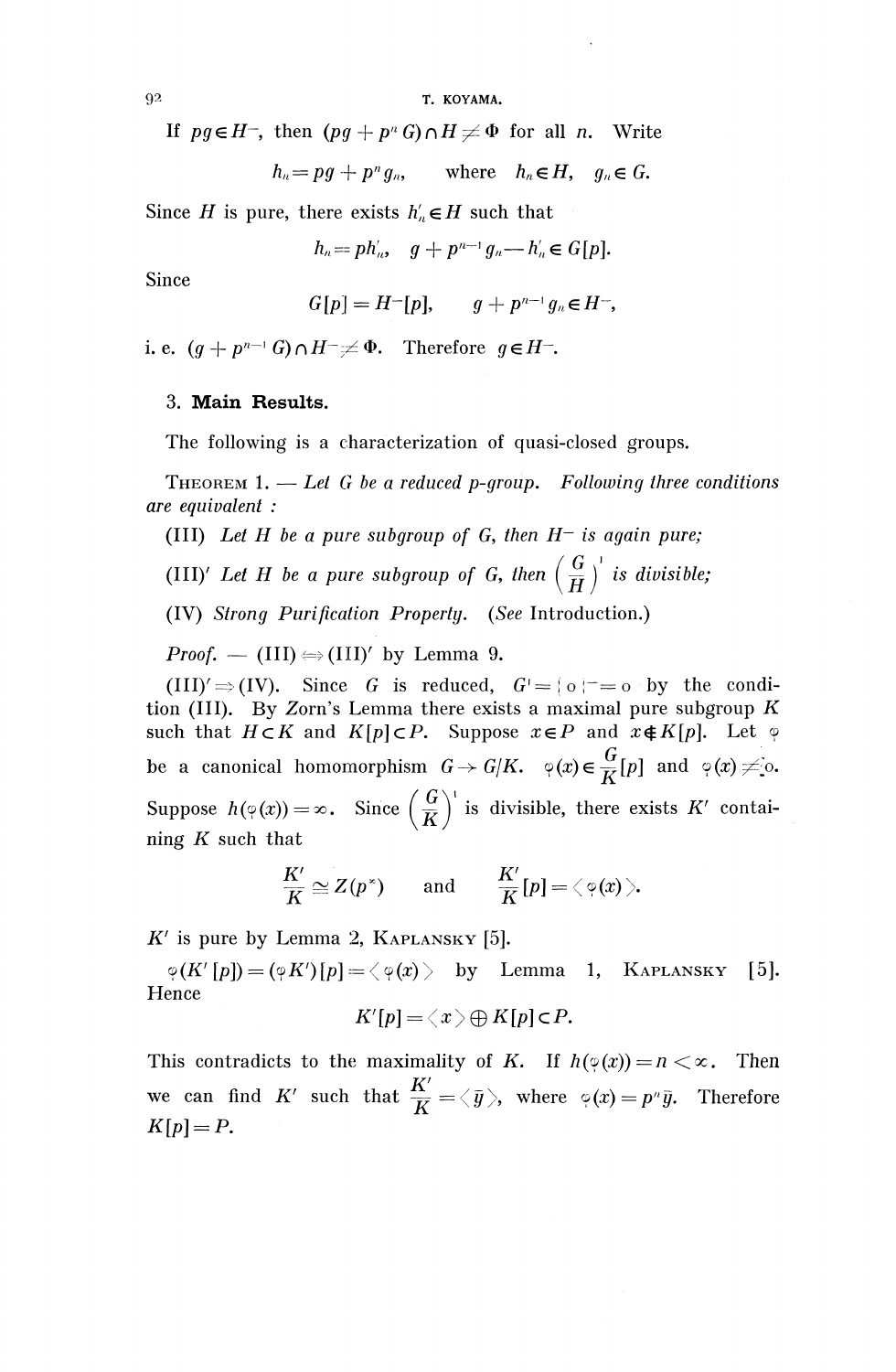$(V) \Rightarrow (III)$ . Since *G* satisfies socle purification property,  $G^1 = 0$ . Let *H* be a pure subgroup of *G.* By the strong purification property, there exists a pure subgroup K such that  $H \subset K$  and  $K[p] = H^{-}[p]$ . By Lemma 10, (i) and (2), *K* is closed. Hence  $H^- \subset K$ . Since *K* is pure, we can apply Lemma 10, (3). Therefore  $H = K$ .

DEFINITION. — Let  $B=\sum_{n\leq x_n}^{\infty}$ . If  $\sigma(x_n)=p^n$ , *B* is called a stan $n = 1$ 

dard group. If  $\{o(x_n)\}\)$  is a strictly increasing sequence, *B* is called a substandard group.

THEOREM 2. — *Let B be a substandard group. There exists a pure* **(B**) **(B**) **(B**) **(B**) **(B**) **(B**) **(B**) **(C(p)**, **i. e.**  $H^-$  is not pure.

*Remark. —* The fact that *B* is not quasi-closed follows immediately from Theorem 4 of [2], since *B* can be decomposed into a direct sum of two unbounded components.

*Proof.* — Let 
$$
B = \sum_{i=1} \langle x_i \rangle
$$
,  $\mathbf{o}(x_i) = p^{n_i}$ ,  $1 \leq n_1 < n_2 < n_3$  .... Set  

$$
y_i = x_{2i} + p^{n_{2i+1} - n_{2i} + 1} x_{2i+1} - p^{n_{2i+2} - n_{2i}} x_{2i+2}.
$$

Then  $o(y_i) = p^{n_{2i}}$ . Let H be a subgroup of B generated by  ${y_i : i = 1, 2, ... }$ . This *H* is a desired subgroup. We can verify that *H* is pure and  $H = \langle p^{n_2-1}x_2 \rangle \bigoplus H$ .

Following theorem gives us a characterization of torsion complete groups. There is a direct proof for the corollary to this theorem in [6].

THEOREM 3. — A *reduced p-group G is torsion complete if and only if H~ is a direct summand of G whenever H is a pure subgroup of G.*

*Proof. —* The necessity follows from Lemma 5.

Suppose that  $H^-$  is a direct summand of  $G$  whenever  $H$  is pure. *G* is quasi-closed. Let  $B=\sum B_n$ , where  $B_n \cong \sum C(p^n)$  be a basic  $n =$ 

subgroup of *G.* We can decompose *B* into a direct sum of two unbounded components

$$
C_1 = \sum_{n \in N_1} B_n \quad \text{and} \quad C_2 = \sum_{n \in N_2} B_n, \quad \text{where} \quad N_1 \cap N_2 = \Phi.
$$

Set  $G = C_1 \oplus K$ . *K* must be unbounded since the basic subgroup of *K* is isomorphic to  $C_2$ . G is torsion complete by Theorem 4, HILL and MEGIBBEN [2].